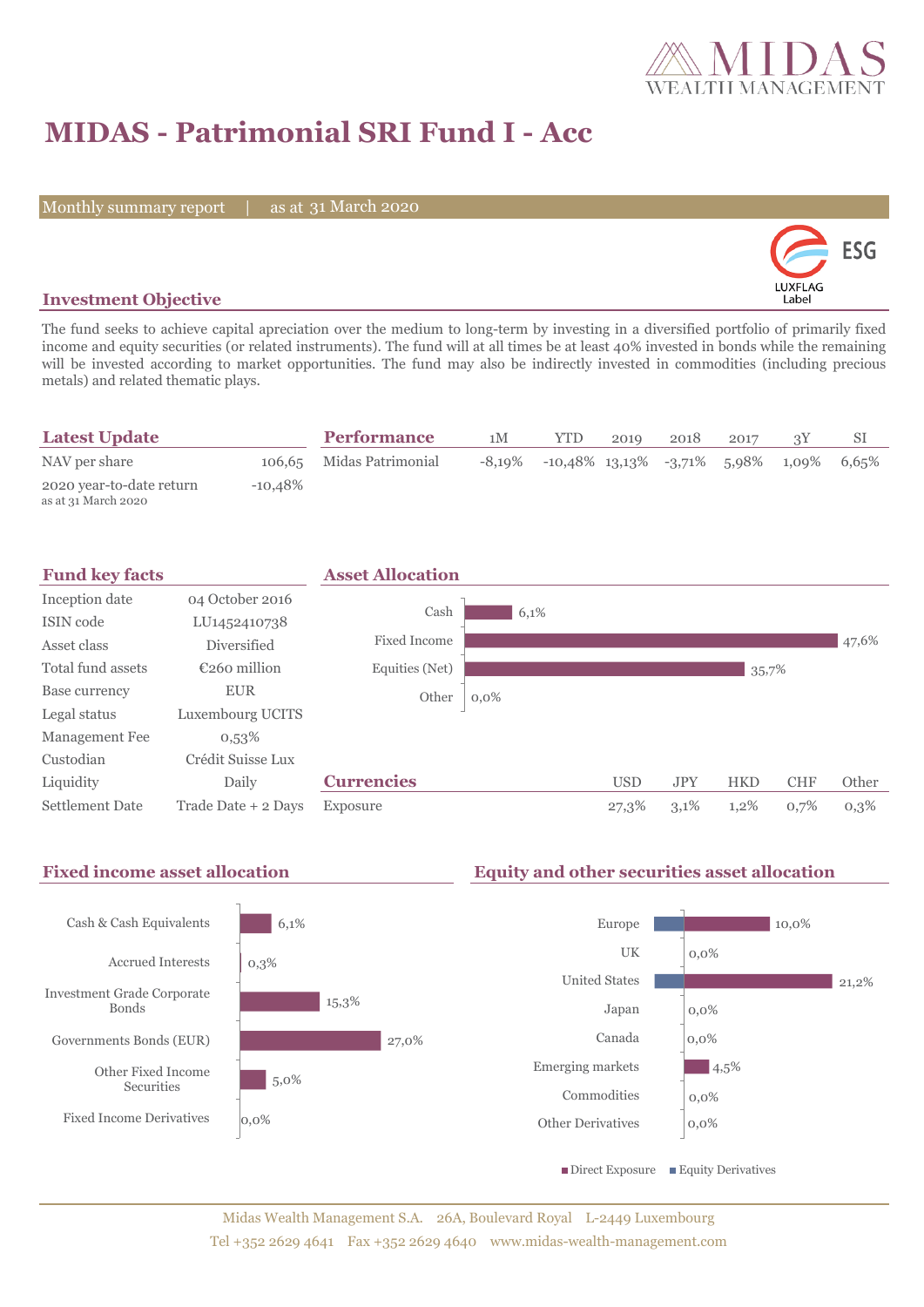

# **Patrimonial SRI Fund I - Acc**

Monthly summary report | as at 31 March 2020

| Top 10 fixed income holdings            | YTM     | Rating | Weight |
|-----------------------------------------|---------|--------|--------|
| DEUTSCHLAND REP: DBR o 08/15/29         | $-0.6%$ | AAA    | 2,4%   |
| ALLIANDER: ALLRNV 07/8 04/22/26         | $-0,2%$ | $AA-$  | 2,1%   |
| NETHERLANDS GOVT: NETHER 0 3/4 07       | $-0,5%$ | AAA    | 2,0%   |
| BTPS: BTPS 2 02/01/28                   | 0,9%    | BBB-   | 2,0%   |
| HELLENIC REPUBLI : GGB 4 3/8 08/01/22   | 0,3%    | $B+$   | 1,8%   |
| FRANCE O.A.T.: FRTR 2 05/25/48          | 0.4%    | AA     | 1,7%   |
| DEUTSCHLAND REP: DBR 11/4 08/15/48      | $-0,2%$ | AAA    | 1,6%   |
| EUROPEAN INVT BK : EIB o $3/8$ 07/16/25 | $-0.5%$ | AAA    | 1,4%   |
| AGENCE FRANCAISE : AGFRNC 0 1/8 11/1    | $-0,4%$ | AA     | 1,4%   |
| BTPS: BTPS 0.35 02/01/25                | 0.5%    | BBB-   | 1,3%   |
|                                         |         |        |        |

**The 10 fixed income rating breakdown** 



| Top 10 equity holdings        | Sector                        | Weigh |
|-------------------------------|-------------------------------|-------|
| <b>ALTICE NV-A</b>            | <b>Communication Services</b> | 3,7%  |
| <b>FREY</b>                   | <b>Real Estate</b>            | 1,7%  |
| NVIDIA CORP                   | <b>Information Technology</b> | 1,3%  |
| <b>MICROSOFT CORP</b>         | <b>Information Technology</b> | 1,2%  |
| <b>APPLE INC</b>              | <b>Information Technology</b> | 1,2%  |
| <b>LVMH</b>                   | <b>Consumer Discretionary</b> | 1,2%  |
| <b>ALPHABET INC-CL A</b>      | <b>Communication Services</b> | 1,1%  |
| <b>MASTERCARD INC-CLASS A</b> | <b>Information Technology</b> | 1,1%  |
| ALIBABA GROUP HOLDING-SP ADR  | <b>Consumer Discretionary</b> | 1,1%  |
| VISA INC                      | <b>Information Technology</b> | 1,1%  |

### **The Equity sector breakdown**

| <b>Consumer Discretionary</b> | 12,3%   |
|-------------------------------|---------|
| <b>Consumer Staples</b>       | 9,1%    |
| Energy                        | $0,0\%$ |
| Financials                    | $0.0\%$ |
| Health Care                   | 13,8%   |
| <b>Information Technology</b> | 31,4%   |
| Industrials                   | 5.0%    |
| Materials                     | $0.0\%$ |
| <b>Communication Services</b> | 16,4%   |
| <b>Utilities</b>              | 4,6%    |
| <b>Real Estate</b>            | 7,5%    |



# **Thematics breakdown Top 5 funds and other holdings**

Quaero Bamboo 1,6%